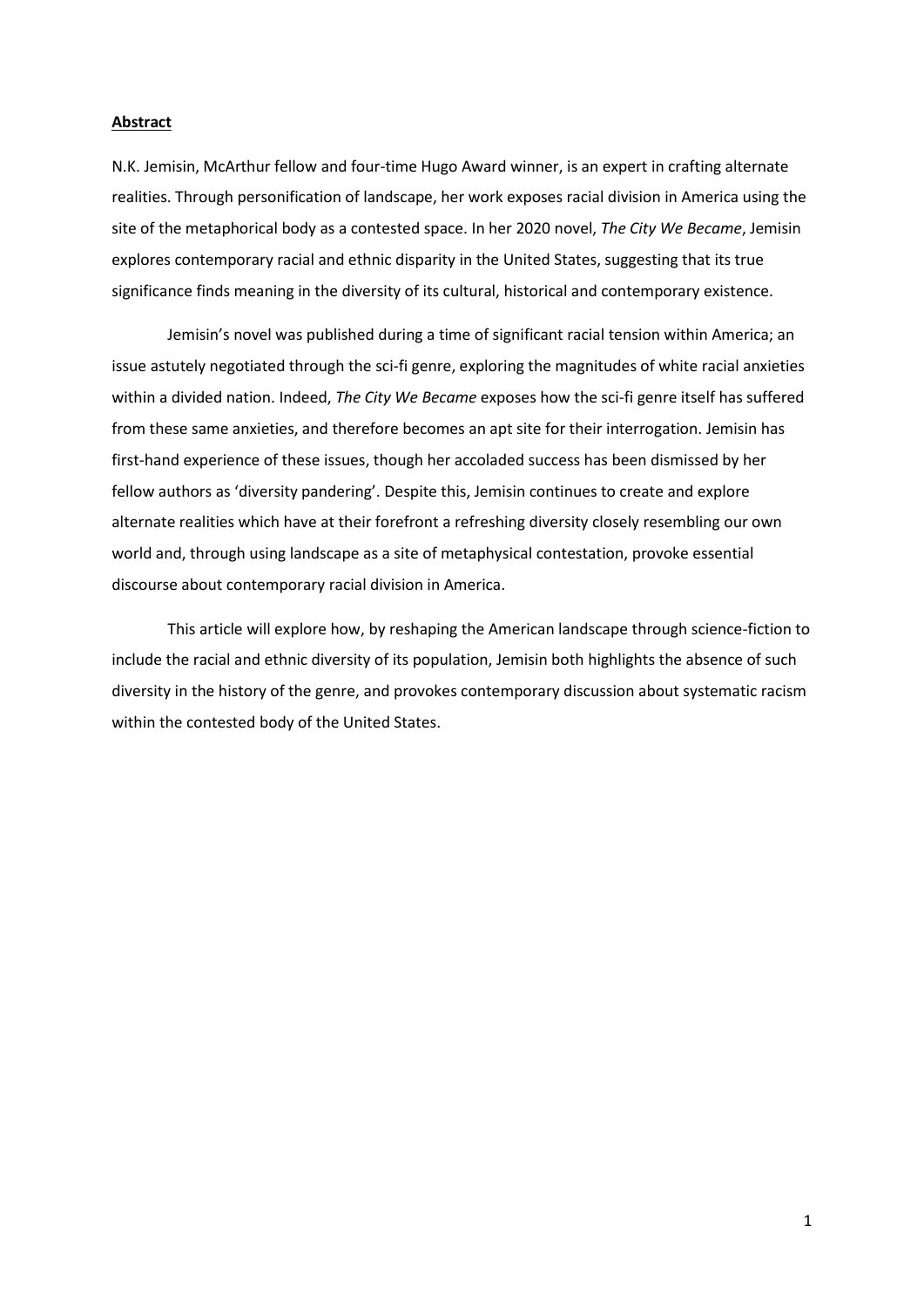## 'The Ethics of Quantum Colonialism': Navigating American Racial Anxiety in N.K. Jemisin's *The City We Became*

The conflict between racial equality and white anxiety is the central point of interrogation of N.K Jemisin's 2020 novel, *The City We Became*, an American sci-fi novel which depicts the literal birth of New York City and itsinterdimensional battle to exist against an insidious force from another reality. *The City We Became* suggests that New York City is more than its urban physicality; instead, its existence is dependent of the continued diversity of its people. Residents find communal belonging in their shared historical diasporas, and in this new 'immigrant mecca' (Foner 30) they become embodiments of the city, representing a home sustained by the cultural distinctness of its people. Fighting against this diversity, an otherworldly being (embodied in avatar-form and known as the 'Woman In White') attacks the city, not merely physically but through political pro-white narratives and redevelopment projects, undermining and erasing New York City's cultural complexity, and manipulating a narrative of racial and economic otherness so that she can thrive in its place. While Jemisin's novel presents an alternate sci-fi reality, the real-world significance of its political message is crucial. Through interrogating contemporary racial and cultural conflicts, the novel explores New York City as a microcosm of contemporary American existence. *The City We Became* mirrors contemporary racial discord in America, focusing its critique on a city which has an inordinate stake in pursuing cultural acceptance. In doing so, Jemisin suggeststhat progress requires change, and in order to embrace what the United States has become, it must first eradicate the racial injustices of its past.

Historically, white America traces its history back to its Puritan, European roots, to a pilgrimage to the New World spurred on by a belief in the manifest destiny of God's chosen people. Richard Hauck argues that 'the mythical American prototype…began in confidence by deliberately cutting his European ties and then became lost on his errand in the wilderness when the promised land changed from here to "somewhere"' (Hauck 9). Early north American settlers hoped for a new and glorious land. However, the reality was harsh and unforgiving, and primary settlements saw significant casualties from illness and starvation. Early settlers developed their philosophical and physical insecurities into a narrative of endurance anchored in religious belief. Samuel P. Huntington correlates American national identity with the same theological determinism that underpinned the manifest destiny of its first settlers, suggesting that America thrives under one monotheistic idealism. In his book *Who Are We? Challenges to America's National Identity* he argues that:

Dissenting Protestantism is essential to America's [identity]. Americans are overwhelmingly committed to both God and country, and for Americans they are inseparable. In a world in which religion shapes the allegiances, the alliances, and the antagonisms of people on every continent, it should not be surprising if Americans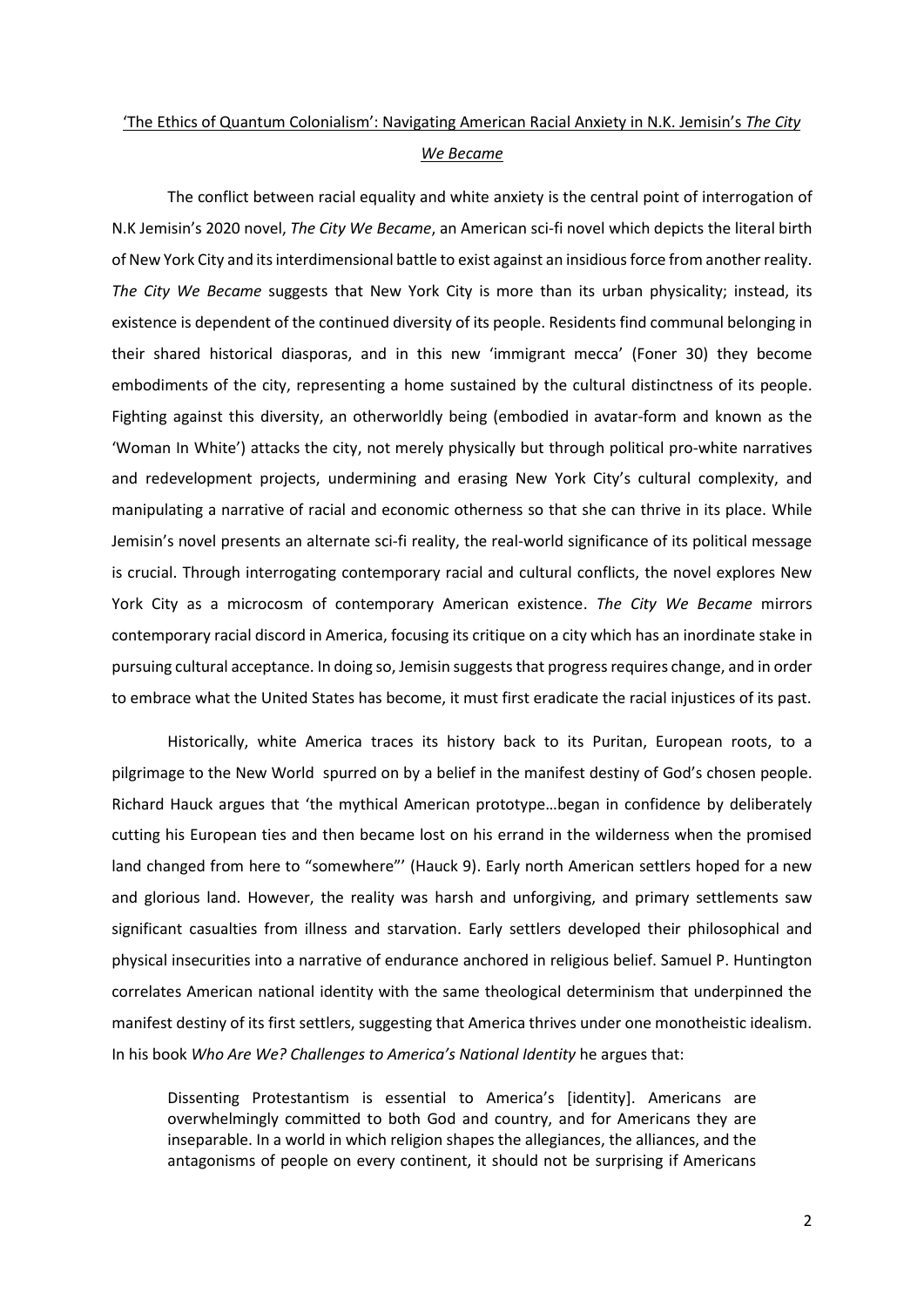again turn to religion to find their national identity and their national purpose. (Huntington 365)

However, this negates the complexity of not only contemporary American life, but also its history, as the roots of America exist in multiculturalist discourse, in racial and religious difference.

N.K. Jemisin*'s The City We Became* recognises the identity of America formed and sustained through this cultural diversity which is frequently ignored by critics such as Huntington. In the text, New York City is embodied by one, central hero: a young, homeless, gay man who is described as 'definitively Black' (Jemisin 2) - a description which in almost every respect defies Huntington's post-Puritan ideal. Furthermore, each of the boroughs also develops their own, personalized avatar. For the Bronx - the oldest district in New York City - this is Bronca, an almost seventy-year-old Lenape lesbian who fought through the Stonewall riots and 'faced down armed police alongside her brothers and sisters in AIM' (125). The American Indian Movement was founded in 1968, originally in urbanised areas, to address and combat issues of poverty and police brutality against Native Americans. In such a way, Bronca represents an enduring resistance to white nationalist power in America.

Jaimes and Halsey argue that 'it is women who have formed the very core of indigenous resistance to genocide and colonization since the first moment of conflict between Indians and invaders' (Jaimes 311). They highlight movement leaders such as Marie Lego, Janet McCloud (Tualip), and Ramona Bennett (Puyallup) who led the way in the 60s and 70s in campaigning for fishing and land rights for indigenous people, stating that the vital role which women play in resistance is essential to the movement. Bronca is an embodiment of that movement. The self-styled 'scourge of Stonewall' has kicked back against police – a representation of a white, American state – for most of her life, and now 'those steel-toed boots dwell permanently in her soul' (Jemisin 125). Furthermore, when the birth of the city has to bestow knowledge on one of its avatars, it is Bronca who is chosen, as the eldest of the group, to receive the information on how cities come to exist and be born. Jemisin gives recognition to the historical validity of the indigenous non-monotheistic American experience, an American identity older than that of white Europeans, but intrinsic in the shaping of contemporary American identity. Bronca's strength comes from her history in the city and from her ancestors. She 'has legs bolted to a million foundations…where a thousand generations of Bronca's mothers grew and thrived, which has been invaded and poisoned and built over again and again – but it survives still. Survives *strong*' (259). Bronca's Lenape heritage intrinsically connects the historical significance of the landscape to a contemporary New York, and reaffirms the validity of the city as a site of discourse surrounding American identity politics.

Daniel Arreola argues that urban sites like New York City and its boroughs are fundamental in understanding a wider cultural, American identity:

3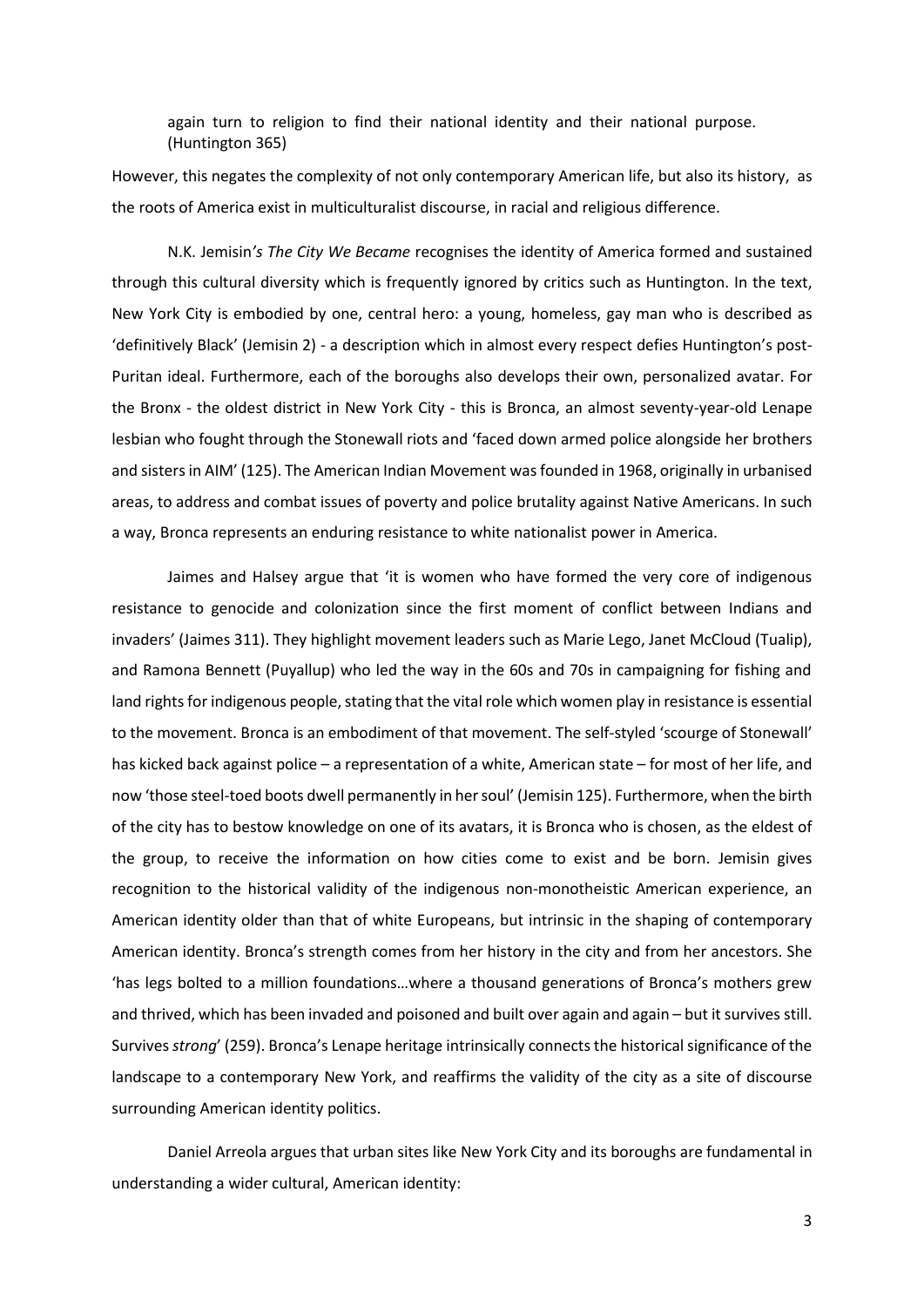To analyse the identity of a city is to begin to understand human association with place and how localities become defined by varied interests. The identity of a city is not necessarily the same as the image that individuals perceive. Neither is it exactly a mental map nor a sense of place. City identity involves the meanings projected by a landscape…Urban identity is inevitably a constructed idea that is tied to a real or ideal landscape (Arreola 518)

New York City poses particular significance in this respect. Described as the 'quintessential immigrant city' (Foner 29), it draws an ethnically varied plethora of people into the 'bright light and bluster' of its landscape (Jemisin 20). The passage of the Immigration and Nationality Act in 1965 facilitated the mass movement of a diverse range of people to New York City. A 2010 study showed that, although immigrants from Dominican Republic, Mexico, Jamaica and China made up the largest four ethnic groups in New York City, they 'were only a little over a third of all the foreign born, and no other country accounted for more than 5 percent (Foner 33).' The extrapolation of this data suggests that New York City is an urban landscape characterized by its diversity. This is supported by William B. Helmreich in his book *The New York Nobody Knows: Walking 6,000 Miles in the City*. He argues that the districts, such as Richmond Hill in Queens, act as microcosms for the wider multiculturalism of the city. He talks anecdotally of shops displaying signs showing that they 'Carry Full Line of Spanish, Guyanese, Indian, & Bangladesh Ethnic Products' and states that, despite the cultural and ethnic disparities between New York citizens, this diversity is ultimately imbued with a sense of community and understanding between residents:

Although they have their disagreements, they get along remarkably well. Their efforts to maintain their identity do not occasion any anxiety, or much concern, by city government or anybody else. Their differences are simply a fact of life in this incredibly varied metropolis…The proximity almost forces people to learn about and get to know each other. They learn from one another that dealing with one's ethnicity in the American context is a complex issue but one that all incoming groups must face. (Helmreich 297)

Helmreich's assertion that cultural diversity does not breed dissonance, but rather enhances acceptance, is essential in understanding New York City as an urban symbol for the great 'melting pot' of America (a common colloquialism adapted from Israel Zangwill's 1908 play). N.K Jemisin's *The City We Became* utilizes the symbolic cultural connotations of this space to interrogate American discourse surrounding racial anxieties and discord and, in particular, to engage with Great Replacement theory. The novel's interdimensional Woman in White, aims to destroy the city through acts of cultural assault against non-white races. Her attacks are prompted by fears of her own impending destruction if the city continues to thrive, and her attacks are enacted through racial silencing, displacement and mockery funded by a privileged and wealthy white upper class.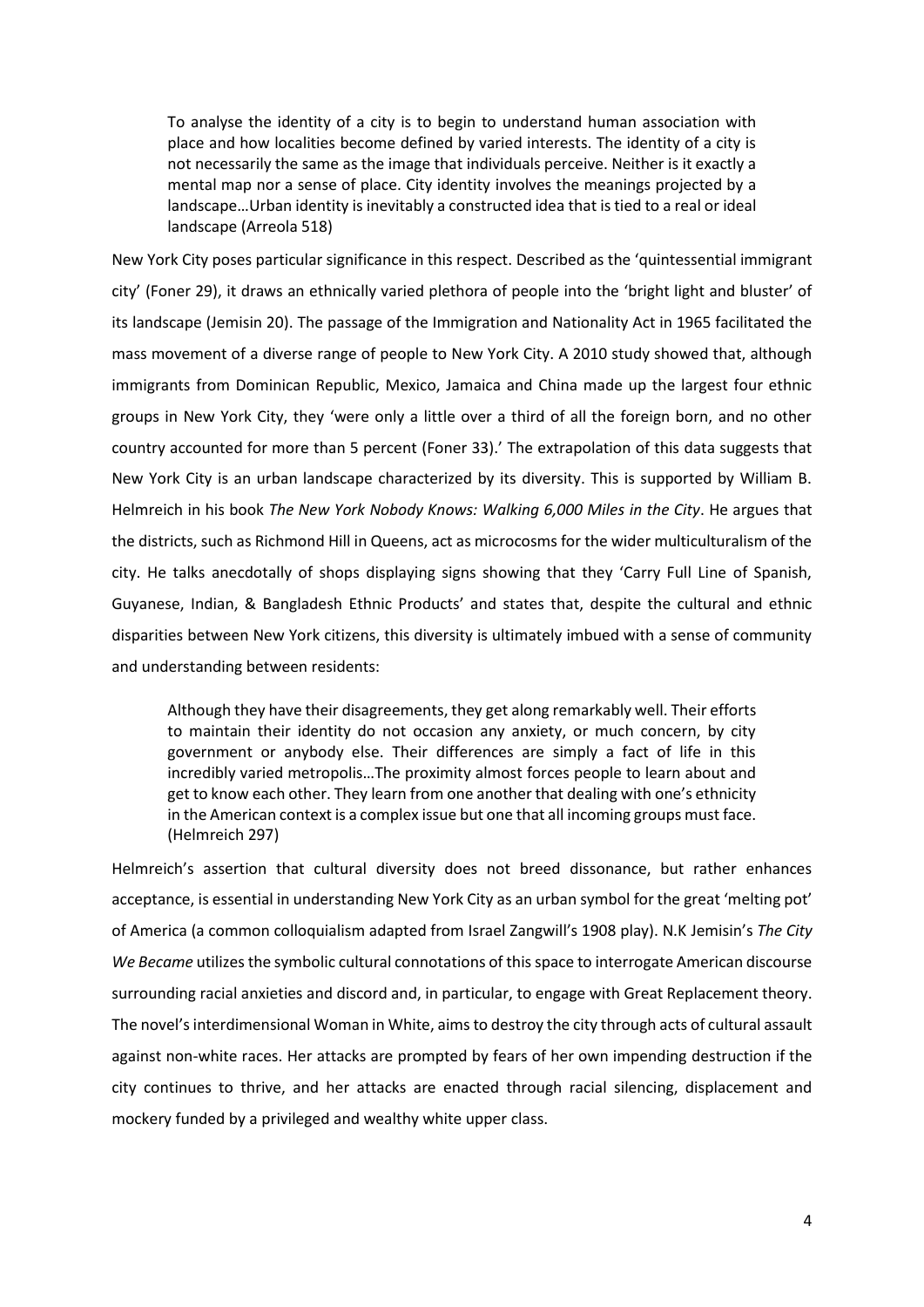The recent escalation in the Black Lives Matter movement in America has demonstrated relevance of *The City We Became*. Despite the multicultural ideology of urban landscapes such as New York City, racial disparity and white anxieties continue to exist, as white Americans become increasingly aware that their privilege exists as a benefit of systematic racial inequality. The death of George Floyd through asphyxiation by a police officer reaffirmed this inequality, highlighting the conflict between America's tolerant, welcoming, and diverse identity, and the fatalistic and raciallymotivated actions of the state. Indeed, as the protest movement gathered pace, a narrative of white American discord began to emerge. These varied in intensity: news outlets like Fox News lobbied scorn on those looting and rioting, there were multiple accounts of white Americans calling police to report Black Lives Matter signs and, in California, effigies and nooses were found hanging from trees in suspected intimidation tactics. In New York City, protesters told stories of police brutality, including of two police cars that accelerated into crowds (Wortham). However, alongside these acts of violence, New York City attempted to reassert its diversity through street art, including unveiling five new Black Lives Matter murals. Critics were quick to point out that legislative change was required, not street art. Nevertheless, New York City appeared to be taking tentative steps to embrace a global movement which would have intrinsic ramifications for its own diverse populace (Spivak).

Part of New York City's racial disaffect can be explained by the physical trauma of its recent history. The attack on 9/11 permanently changed the landscape of New York City, both in vision and in substance. In the year after the 2001 attack, hate crimes against the Muslim population in America rose by 1,600% as the collective trauma of a nation turned into racially-motivated anger (Jha 82). The loss of life in the attack was devastating. However, American vehemence was also increased by the scarring of the physical skyline: the twin towers, were, for most, a symbol of American identity and culture. Baudrillard argues that skyscrapers are an inherently American concept, a reflection of conflict over their own identity:

[America] invents the only great modern verticality in its buildings, which are the most grandiose manifestations within the vertical order and yet do not obey the rules of transcendence, which are the most prodigious pieces of architecture and yet do not obey the laws of aesthetics, which are ultra-modern and ultra-functional, but also have about them something non-speculative, primitive, and savage – a culture (or unculture) like this remains a mystery to us.

Baudrillard continues to state that skyscrapers are testaments to an American apathy, to a society which 'gives itself neither meaning nor an identity' (Baudrillard). Yet, here Baudrillard misinterprets America's identity conflict as an absence of its locus. In fact, American identity is marked by its many conflicts. This is not a lack of identity, but rather an identity defined by complexity.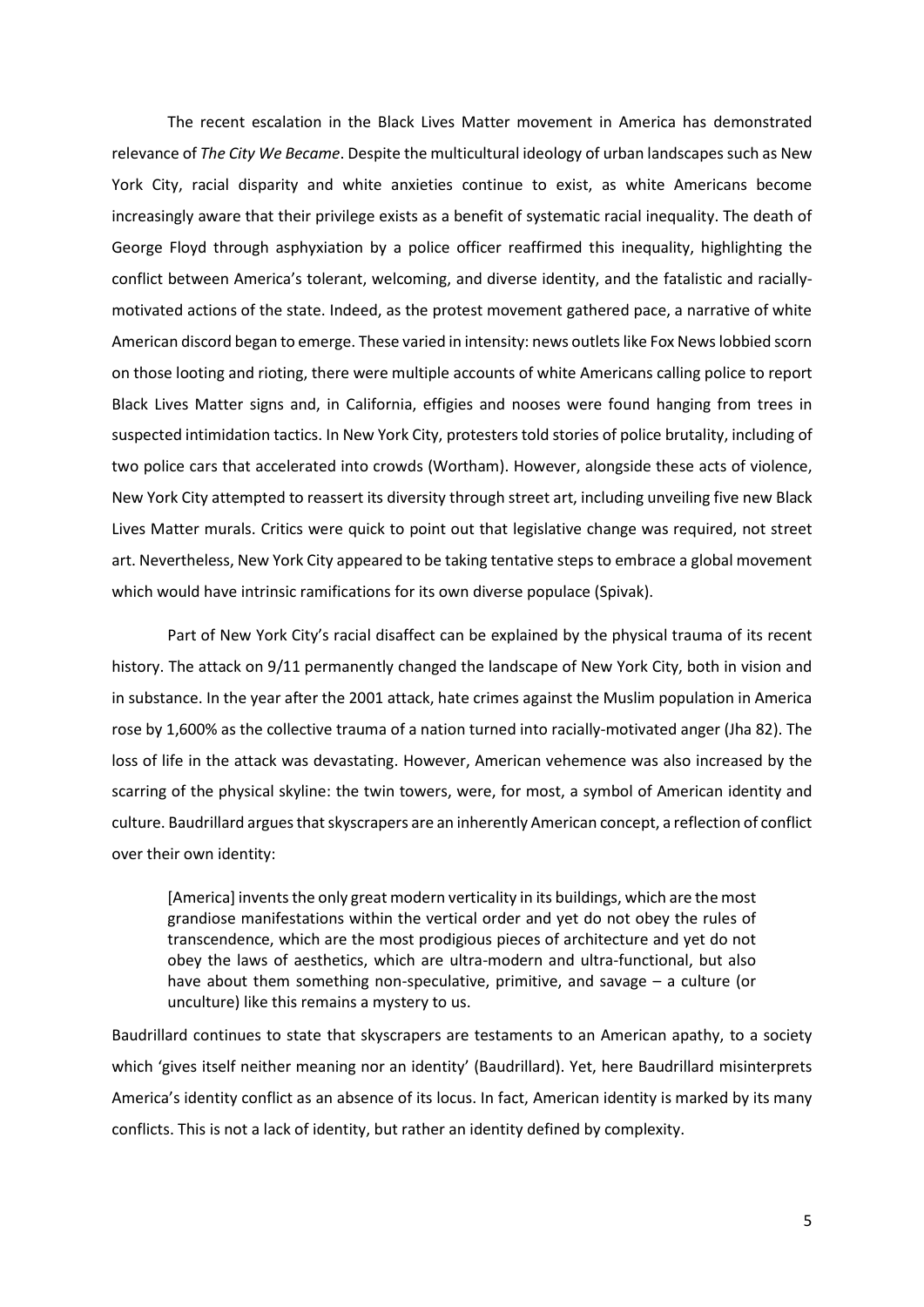Despite the attack prompting a significant rise of racism in America, the assault was interpreted as an attack on a symbol of multicultural freedom. In the wake of the 2001 attack, the NYC Recovers were formed to rebuild the city, a multicultural and ethnically diverse group consisting of schools, churches, non-profits, and organizations, formed in the belief that organizations are 'integral to the myriad communities that comprise the regional ecosystem, had the ability to assess the needs of their constituents, and [are best positioned to] institute appropriate remedies' (Fullilove 482). Despite the growing rise of racism, the residents of New York City continued to recognise that multicultural and ethnic diversity was essential to its recovery. Jemisin therefore chooses New York City as her setting for *The City We Became* precisely because of its symbolic function as a microcosm of American diversity, an acknowledgment of the conflict and comradery which form a nation's identity:

Its sewers extend into places where there is no need for water. Its slums grow teeth; its art centers, claws. Ordinary things within it, traffic and construction and stuff like that, start to have a rhythm like a heartbeat if you record their sounds and play them back fast. The city…quickens. (Jemisin 8)

For Jemisin, the noise and life of the city produce a living, breathing body, something whole and greater than its disparate parts. The avatar for New York is told that 'stockbroker racquetball and schoolboy handball, ballet and merengue, union halls and SoHo galleries. You will embody a city of millions. You need not be them, but know they are a part of you' (9). New York City defies definition by any one group; rather it is the amalgamation of all which causes the city to become 'a thing that breathes and swallows endlessly, never filling' (3). Jemisin defines the city as infinite in volume mirroring Emma Lazarus's famous poem adorning the Statue of Liberty, 'A mighty woman with a torch…/Glows world-wide welcome/…Send these, the homeless, tempest-tost to me/I lift my lamp beside the golden door!' (Lazarus). The avatar for New York City embodies these ideals, and Jemisin's New York City becomes represented by its inclusion, not division. Indeed, the immigrant history imbued in places such as Ellis Island and the Statue of Liberty further servesto reinforce New York City as an apt symbolic site for interrogating the diversity of cultures and ethnicities which form contemporary American existence.

Nancy Foner explains that, 'it is not just that New Yorkers are used to immigration and ethnic succession. Because of the continued inflows – as well as the huge size of the present foreign-born population – the vast majority of New Yorkers have a close immigrant connection' (Foner 33). New York's FDR Drive (a parkway in Manhattan) is described by Jemisin as 'an artery, vital with the movement of nutrients and strength and attitude and adrenaline', a literal lifeblood providing a constant source of new people to and from the city (Jemisin 15) Again Jemisin demonstrates the vitality of diversity, and further suggests that the movement of people makes the city cohesive. New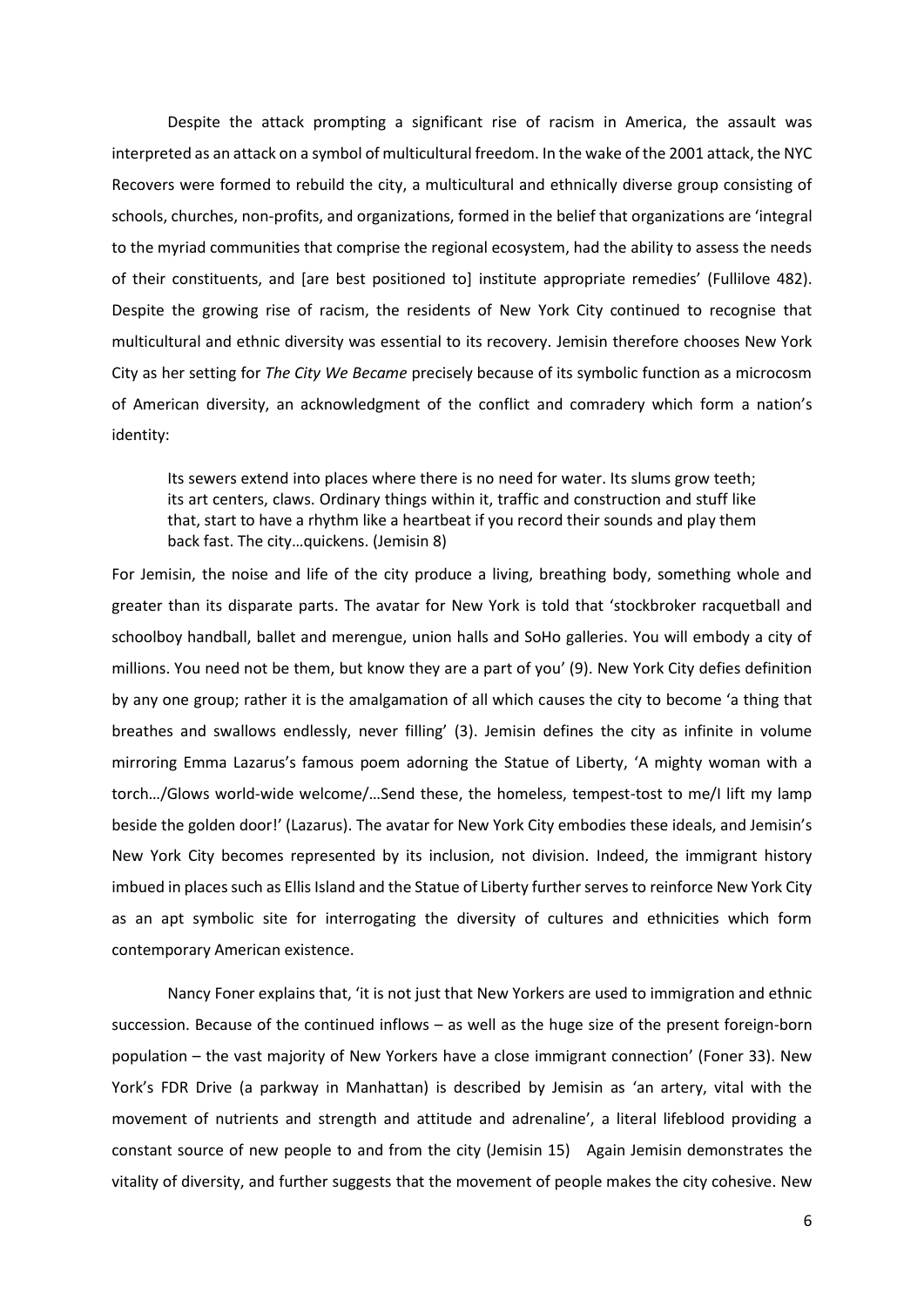York City's avatar states, 'I feel myself upon the firmament, heavy as the foundations of a city. There are others here with me, looming, watching – my ancestors' bones under Wall Street, my predecessors' blood ground into the benches of Christopher Park' (17). The places mentioned are of historical racial and sexual significance: in 1711, Wall Street became the site for the city's first slave market, and Christopher Park was the location of the Stonewall Riots. However, even before the 1969 uprising, Christopher Park was 'a favorite hangout for a diverse group of (often homeless) gay street youth and those who might identify today as transgender' (NYC LGBT Historic Sites Project). Again, the avatar's own personal identity of a young, homeless and gay black man affirms his suitability as the city's avatar. Jemisin demonstrates that the historical physical and political structure of New York City is brimming with a resistance to inequality and the protection of diversity. Further, Jemisin demonstrates that this diversity protects the city. When the avatar faces his first battle against the otherworldly invading force, he retaliates using the boroughs as defence:

When it comes at me, I hip-check it with the BQE, backhand it with Inwood Hill Park, drop the South Bronx on it like an elbow…I shower the Enemy with a one-two punch of Long Island radiation and Gowanus toxic waste…Just to add insult to injury? I backhand its ass with Hoboken, raining the drunk rage of ten thousand dudebros down on it like the hammer of God. Port Authority makes it honorary New York, motherfucker; you just got Jerseyed. (Jemisin 18)

The defences the avatar uses to protect itself against this unknown enemy are physical manifestations of New York City's diversity, and the avatar acts as a battling midwife, defending the city during labour until 'the tether is cut and we are here. We become! We stand, whole and hale and independent, and our legs don't even wobble.' (18) The birth of a city, defended and defined by its diversity, makes it strong enough to bear its own vitality. Yet, the city's multiculturalism is too great to exist under one avatar, and five other avatars form in districts around to battle the enemy, which has insidiously taken foothold on within New York.

Perhaps the most interesting of these district avatars is Manhattan, an outsider who, on arrival to the city, develops amnesia and forgets who he was before. Manny is described as the 'generic all-American boy (non-white version)' (31), and throughout the text his nondescript physical characteristics are commented on by other characters. However, there are some aspects of his outer appearance worth noting. His 'preppy' mid-twenties look is 'professorial' with 'sharp cheekbones', and overall, he is a self-confessed 'good-looking guy' (30). However, this lack of description is not the absence of identity, but the amalgamation of a multifaceted racial history. As Queen's avatar, Padmini, describes:

What Manhattan is now, white people run so much of it, but it's literally built on the bones of Black people. And Native Americans and Chinese and Latinos and whole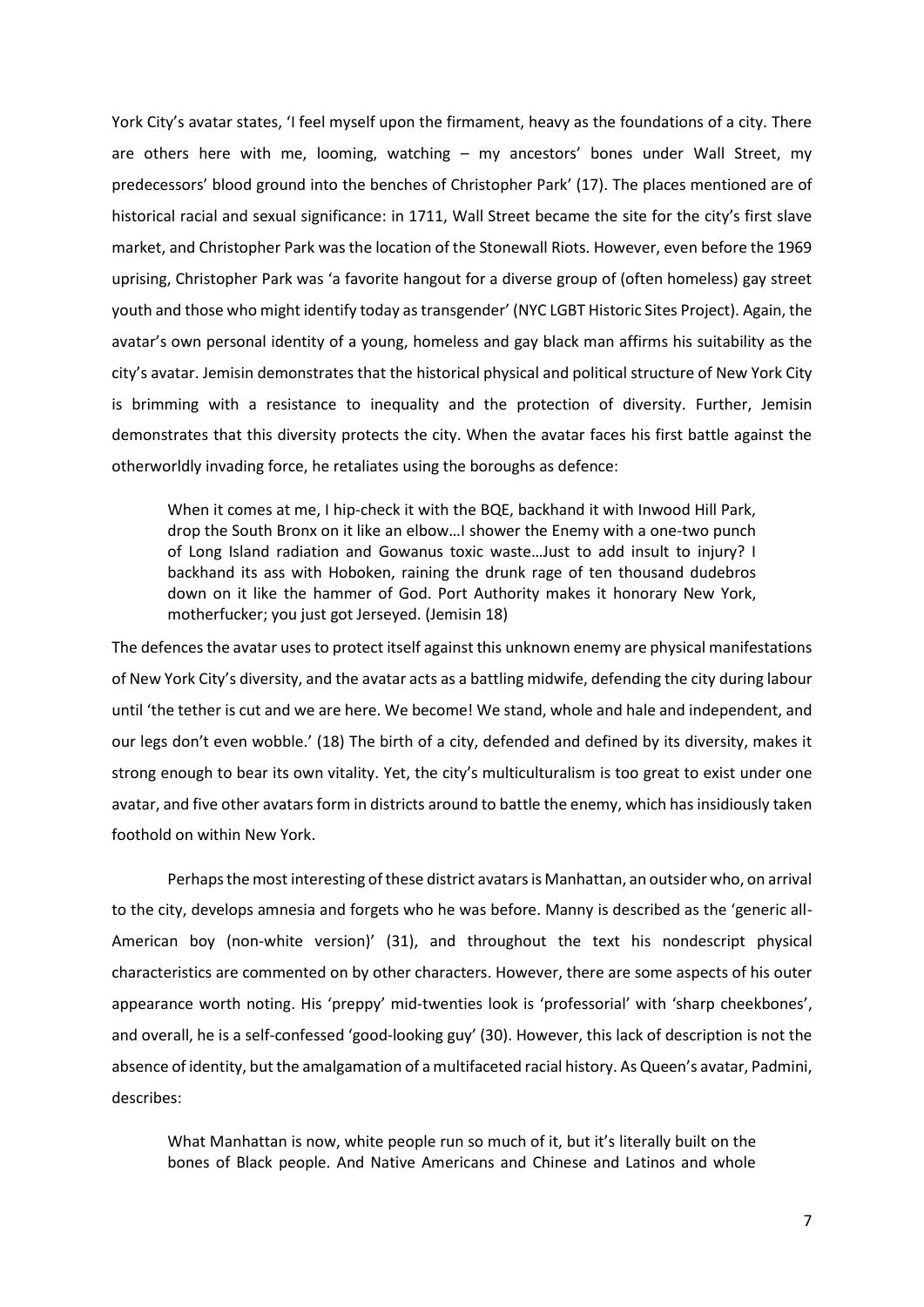waves of European immigrants and…everybody. That must be why you look so…everything (191).

This generic identity, coupled with his professional attire and good looks, make him both palatable and non-threatening in appearance. Jemisin portrays her characters astutely; while Manhattan's history is diverse, it also maintains the outward appearance of an attractively romanticised New York City. When Manny first confronts the tentacles of the Enemy erupting from FDR, he borrows an umbrella, climbs onto the roof of the cab, and directs his cab driver Madison (symbolic of Madison Avenue) to drive through the ethereal being, leaving a 'Checker cab cutout like something from a kid's cartoon' (48). The fact that this scene occurs only moments after Manny arrives in New York City underlines the significance of the farcical whimsy of the encounter. As stated earlier, Daniel Arreola argues that urban landscapes are both real and idealized. In this scene, Manny's new arrival portrays the idealised, tourist-attraction veneer of New York City, a place full of Checker-cabs, driven by Madison Avenue advertising, and full of boldness, farcicality, and bravery. Indeed, if New York City is composed of 'bright light and bluster' (20), then Manhattan's Times Square can be argued as the place where the city wears its heart on its sleeve. Yet Manny is also aware that he is dangerous. He notes, despairingly, that he is 'every slave broker. Every slumlord who shut off the heat and froze children to death. Every stockbroker who got off rich through war and suffering' (81). Although he is unsure of his own pre-New York identity, he becomes certain that his past self, his history pre-contemporary New York City, was one of violence. Indeed, this selective awareness of a violent and dangerous history underneath a socially amenable appearance is indicative of the borough itself, whose bloody transgressions are often muted in favour of its standing as an economic powerhouse.

Brooklyn summarizes Manny as 'smart, charming, well-dressed, and cold enough to strangle you in an alley' (79). Yet, even these less than scrupulous characteristics are shown to be of benefit to New York City. In a shared vision, Manny and Brooklyn see where the New York City avatar is sleeping, waiting to be awoken by the districts. Manny's response to this vision is adoration:

*I'm his*, he thinks suddenly, wildly. *I want to be…oh God, I want to be his. I live for him and will die for him if he requires it, and oh yes, I'll kill for him, too, if he needs that, and so for him and him alone I will be again the monster that I am* [Author italics] (196)

It is important to note that no other avatar in the text has this same obsessive devotion to New York City, and Jemisin signifies here that, despite the bloody and violent history of Manhattan, its benefit has always been to the development of the city's greatness. If Manhattan is an idealized New York then, in turn, the borough also could be said to idealize its own landscape. Manny, put simply, is a man 'falling in love with a city' (203).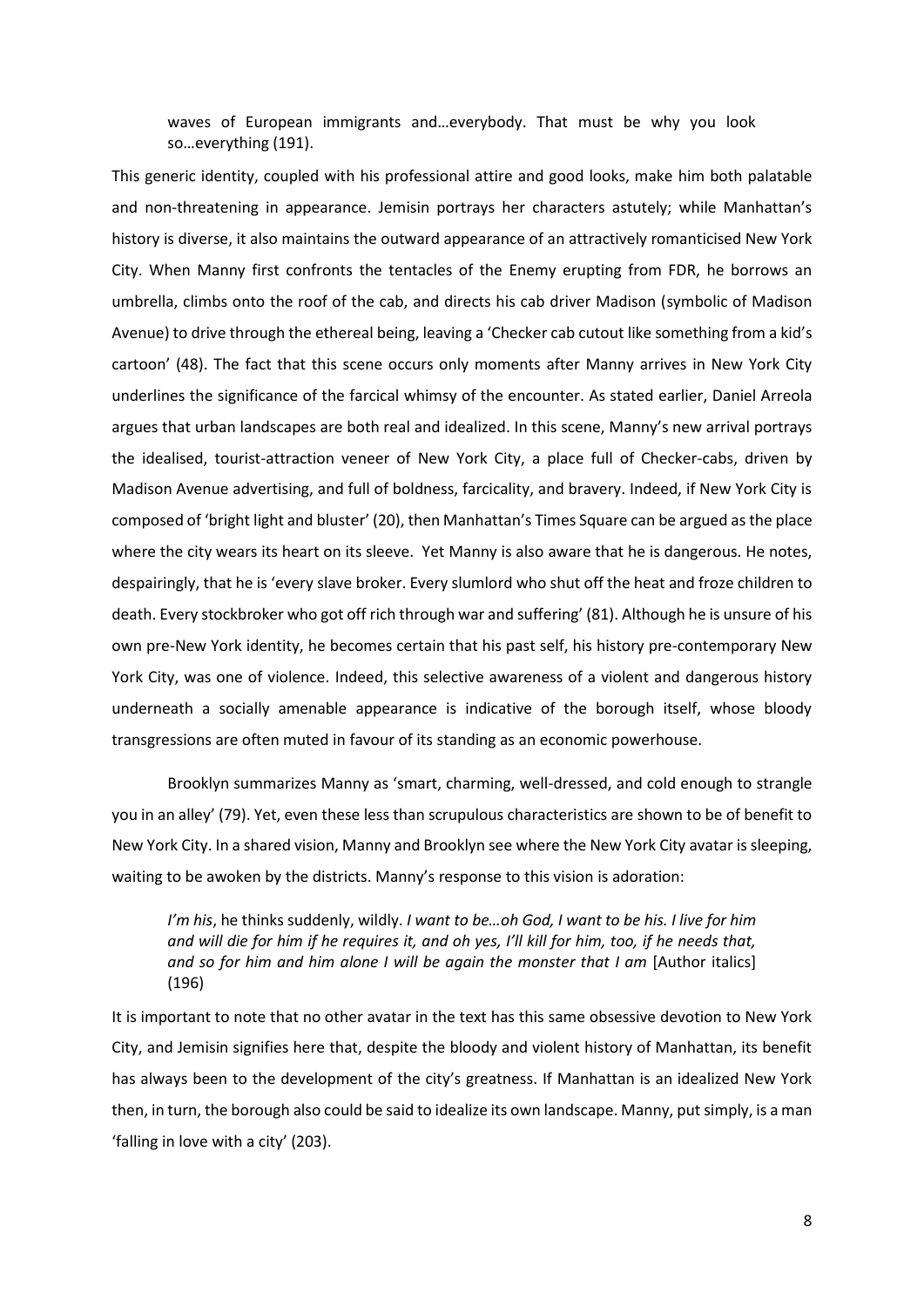Not all the boroughs are as enamoured as Manny and, in particular, Staten Island stands alone in opposition to the aims of the group. Jemisin recognises that Staten Island's historical connections to the greater city have been turbulent. Despite the consolation of its borough into greater NYC in 1898, and sufficient infrastructure to unite the island to the rest of the city, it has remained questionably separatist. While the movement to secede from New York City had been rising since the early 1980s, it was not until the 1990s, under the term of mayor David Dinkins, that a vote to become an independent city was cast. While 65% of Staten Island residents supported the motion, it was inevitably blocked in the State Assembly, and Staten Island remained a reluctant part of New York City (Kashiwagi).

For Jemisin, this otherness breeds insecurities and fear on both sides: Staten Island is 'the forgotten one, and the despised one when they bother to remember' (98). Aislyn is the avatar for the borough, pronounced as 'an Americanization of Aislyn, rather than its softer Irish pronunciation' (102), thereby transforming the title into a bastardized form of Island. Indeed, Aislyn is, physically and psychologically, an island – she is isolated from the group, the city, and its cultural diversity. She is the only white avatar, the daughter of a racist, abusive Irish cop father and a near-mute, demure mother whose own racial anxieties and bullying tactics have left her with a 'contamination as deep and toxic as lead' (106). Aislyn's vulnerability to the insidious rhetoric of the Woman in White is, in most respects, prompted by a fear of non-white, non-islanders, and a reassurance of people who are similar to her in belief and ideology. Even when the Woman in White admits to causing a bridge collapse in New York City during her battle with the primary avatar, Aislyn reconciles this information with her own racial perceptions of identity;

Aislyn is staring at the Woman, all her unease forgotten amid shock and horror. *Terrorist!* her mind cries…and rejects. Terrorists are bearded Arab men who mutter in guttural languages and want to rape virgins. This woman is just crazy (103).

Aislyn's bias outweighs her misgivings, and when the Woman whispers her name in Aislyn's ear 'her skin prickles and itches and grows hot all over' (107), still she continues to trust this new friend based on her outward 'white' appearance and familiar racist rhetoric. However, the Woman in White, as an ethereal being, has a dislike for a*ll* citizens of New York City, as they threaten her own existence:

Half the people on this island absolutely dread crossing that water every day…prissy chink bitchs who barely speak English but make seven figures gambling with *your* 401(k), and feminists and Jews and trannies and nnnnnNegroes and *liberals*, libtards everywhere, making the world safe for every kind of pervert. (99)

The Woman in White seeks to reaffirm a conservative, racist mind-set of an overrun, lawless America, whose problems stem from the acceptance of minority equality. Her racial rhetoric is a manipulative tactic used to coerce Aislyn to her cause, and ultimately destroy the city. Indeed, the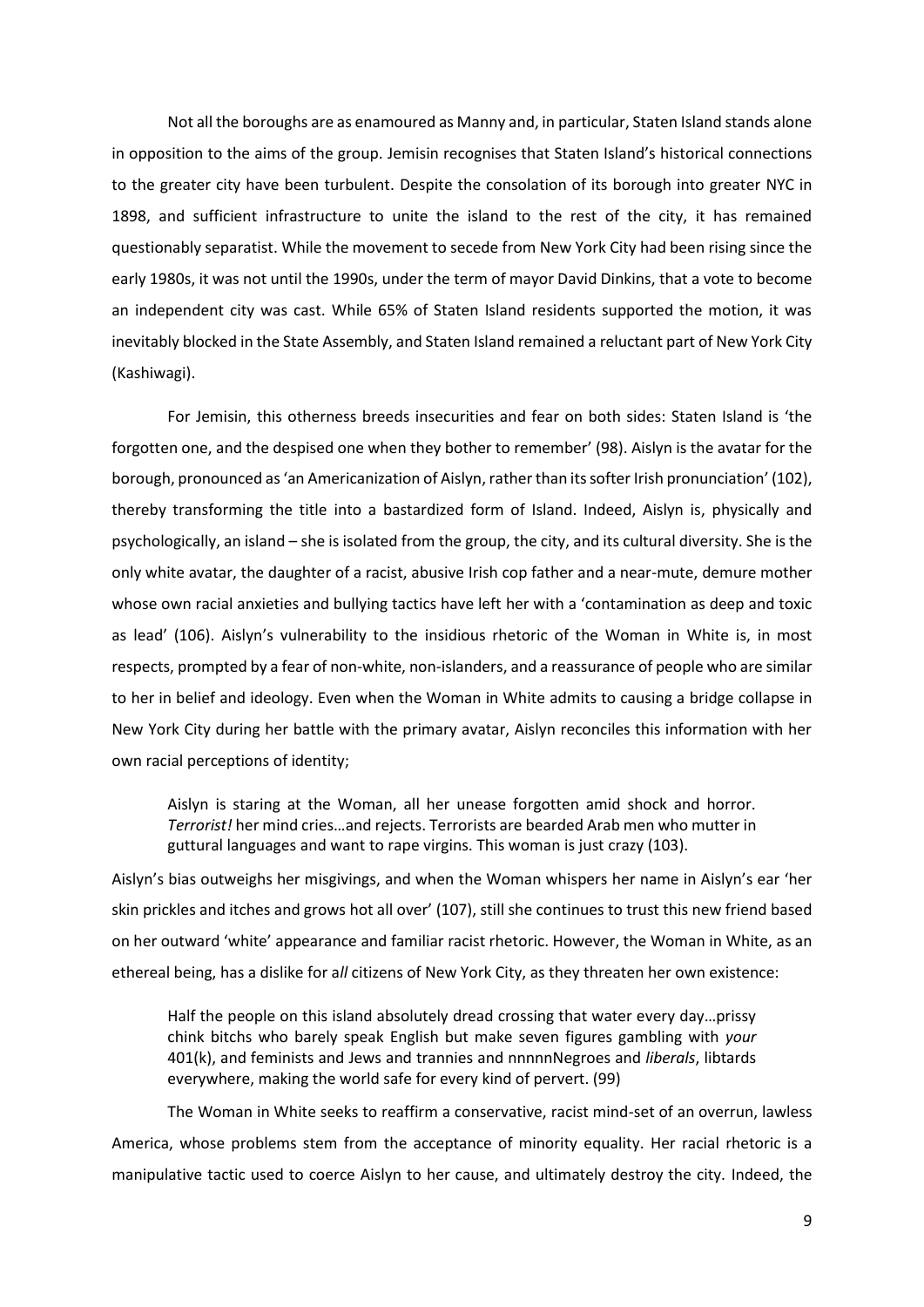gender of the Woman in White is also significant. The perceived vulnerability of white womanhood has been historically used as a weapon against Black communities.<sup>1</sup> If New York City is a symbolic site of multicultural diversity, then the Woman in White is conversely a symbol of white supremacist anxieties infecting an ignorant and fearful middle-class America.

White Replacement Theory finds its origins on both sides of the Atlantic Ocean. In America, contemporary white genocide theory has been documented since 1995, when neo-Nazi David Lane suggested that white people were being slowly exterminated in favour of other races. However, this theory has since been amalgamated with the 'Great Replacement' theory espoused in Europe. Renaud Camus first coined the term the 'Great Replacement' in 2011 in his book *De l'Innocence*. His theory suggested that the white population in France, and other white European countries, was being replaced by an influx of non-white people at the assistance of 'replacist elites', to eventually make white populations a minority in Europe. These views have been widely criticised as unscientific and misleading, with manipulated statistics which 'simply objectify and dignify racist prejudices' (Landis 372). Regardless, his first book and subsequent political writings have become doctrine to a subset of radical white nationalists. Indeed, racially-motivated terrorist attacks have been linked to the works throughout the world. The Norwegian mass shooter Anders Breivik wrote a 1500-page manifesto on the fear of white extermination by mass immigration, later inspiring the El Paso shooter in Texas and the Christchurch shooter in New Zealand whose manifesto, titled 'The Great Replacement', began with the phrase, 'It's the birthrates. It's the birthrates. It's the birthrates' (Schwartzberg). To date, there has been no evidence put forward that white populaces are statistically in decline (Moses 201- 213). However, the conspiracy theory has been promoted by a number of public figures; most notably, and perhaps most concerning, by former US President, Donald Trump, who suggested that white South African farmers were being systematically robbed of their land and killed (Marcotte). Despite its lack of statistically or scientific validity, the Great Replacement theory is intrinsic to the understanding of racial tensions in the United States, where even the figurehead of the nation expressed this unfounded racist rhetoric.

Jemisin is all-too aware of this discourse. Her position as a black female sci-fi writer in a whitemale dominated genre has resulted in allegations against her, and other writers, as beneficiaries of diversity-pandering. Jemisin's recent position as a MacArthur fellow, and her achievement as the first writer in history to win four Hugo Awards in succession has received white nationalist attention. A protest organized by a collective of white male writers, including Theodore Beale (who styles himself

<sup>&</sup>lt;sup>1</sup> For example, birdwatcher Chris Cooper was falsely accused of intimidation in Central Park when he asked a white woman to leash her dog as per regulations. See Brooke Gladstone's Podcast *The Weaponization of White Womanhood* (WNYC Studios) for further discussion on this topic.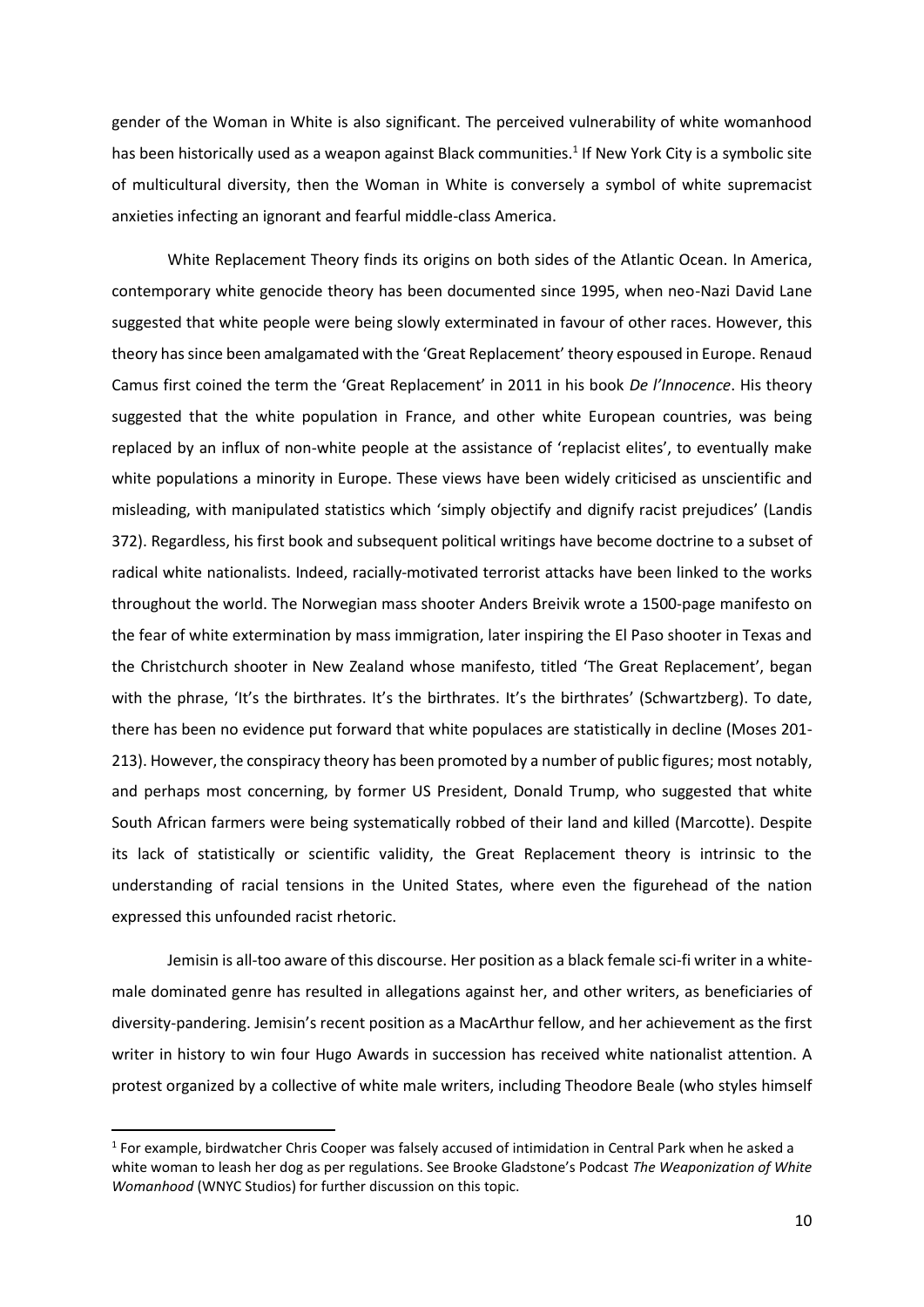'Vox Day'), named the 'Sad Puppies' and the 'Rabid Puppies', argued that the Hugo Award is becoming less-male and less-white, and that Jemisin in particular, and other non-white writers, are 'half-savages' (Berlatsky). Jemisin continues to refute these ideologies, noting how real-life resistance to racial attacks influences her writing:

I have no particular interest in maintaining the status quo. Why would I? The status quo is harmful, the status quo is significantly racist and sexist and a whole bunch of other things that I think need to change…I see a revolution…I see unorthodox change and I see it being effective. And that gives me additional material to possibly write with. (Jemisin)

Jemisin's infusion of racial discourse within her writing is overt; dealing with issues such as slavery, patriarchy and queer identity politics. However, *The City We Became* is the first of her works to overtly confront Great Replacement Theory and white anxieties. The Woman in White described as having a 'more-Aryan-than-thou aesthetic' (Jemisin 233) and, although her avatar appearance changes frequently, she is always described as 'the same woman as before' (283) in mind-set, notably always racially white. Furthermore, her attempts to destroy the city are classist and economically exclusionary, using money and power to eradicate non-white culture and experiences under the guise of the 'Better New York' foundation, repossessing Brooklyn's brownstone house under the guise of unpaid taxes, and promising 'unrestricted funds' to Bronca's art gallery if she displays work with overtly racist subject matters (240). Indeed, the group who Bronca rejects, the Alt-Artistes', parody the Great Replacement narrative espoused by the Puppies who protested against Jemisin;

The Artistes' video…is almost a masterwork of insinuation. At no point do they come right out and say that Bronca rejected them because they're white men; that's unprovable, and actionable. They say everything else though. That Bronca is an out lesbian and Indigenous-rights activist with an Ivy League PhD ("I thought Indians were supposed to be poor," sneers Fifteen). (244)

The Alt Artistes' complaints about white erasure are alike in aspect to what Jemisin has experienced first-hand, complete with similar racist rhetoric. Yet the 'erasure' of their culture by Bronca is a fallacy. Instead of their artwork reflecting a white experience, it uses obscenity to negate the experience of racial and ethnic minorities:

This is crap. A collage of lynching photos, zoomed in on dead or agonized Black faces...A triptych of charcoal line art daubed with watercolour in the first, a darkskinned woman with comically exaggerated lips, nipples, and vulva lies tied…a line of men with cocks in hand – or knives, at random – wait their turn beside her. And, in all three images, while the men take their turns, the emotionless woman spews quotes from well-known feminists of colour. (141)

For the Alt-Artistes, the ridicule of the horror of lived minority experience is synonymous with their own cultural identity. Through not acknowledging their flagrant and racist mockery as legitimate art,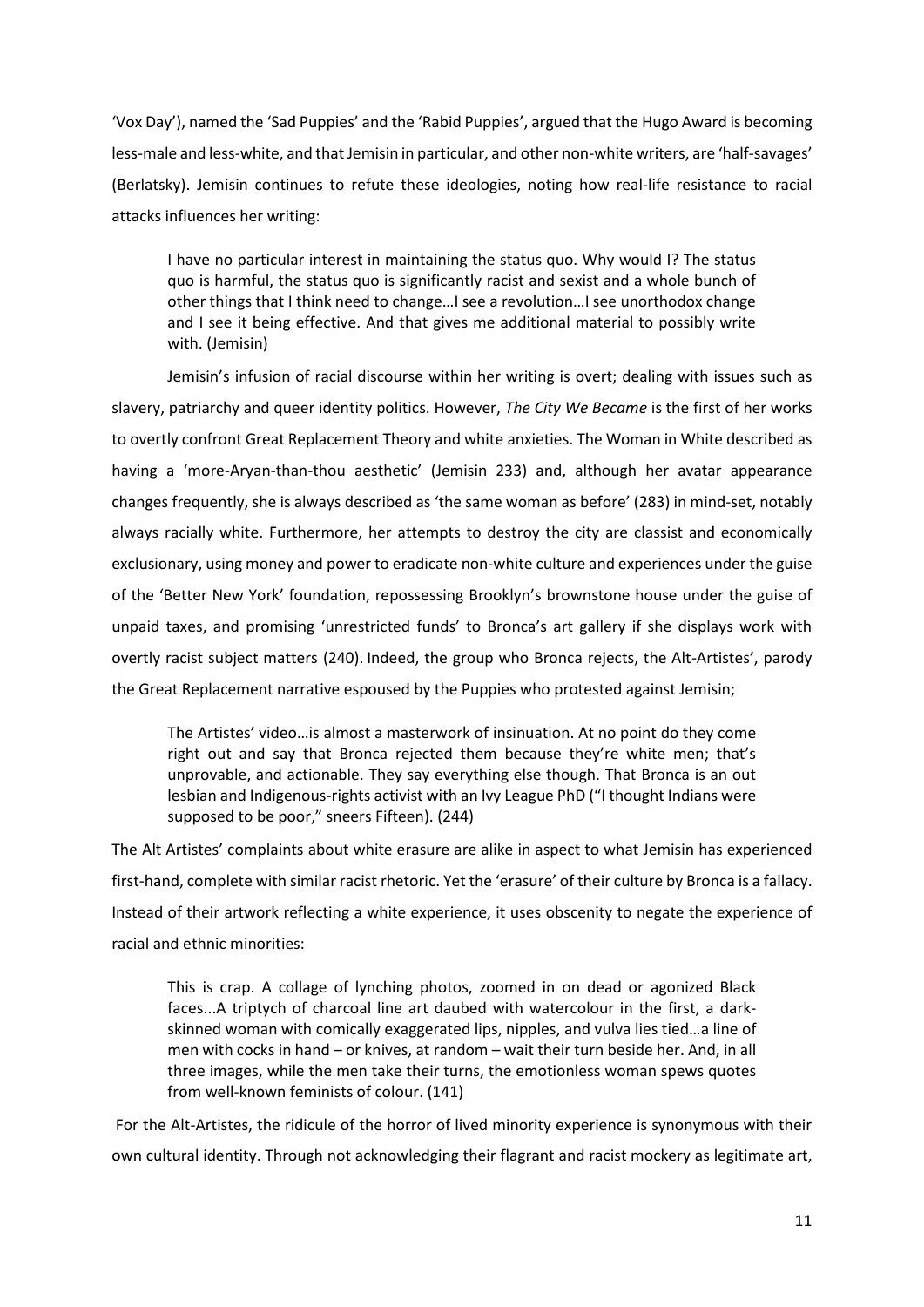Bronca faces accusations of white erasure and diversity pandering – a silencing of the voices of white artists in favour of other races and ethnicities, a rhetoric similar to that used in Great Replacement Theory.

However, the Alt Artistes are funded and, in many ways manipulated by the Woman in White. Much of the Woman in White's control stems from tendrils which latch onto people and places and infect them towards her cause. When Bronca uses her avatar powers to stop the Alt Artistes from burning down the gallery, she realises belatedly 'It was in them…it has grown into the electrical system and begun crawling up inside of the stairwell walls, damaging children's murals along the way' (259). Again, Jemisin notes here the erasure of culture and art as a primary site of violence against non-white groups. Benhabib has suggested that, 'culture is the context within which we need to situate the self, for it is only by virtue of the interpretations, orientations and values provided by culture that we can formulate our identities, say 'who we are', and 'where we are coming from' (Benhabib 18). Culture is instrumental in the formation, expression, and exploration of identity and, in the multicultural abundance of New York City, it becomes a way to share and expand diversity through knowledge and understanding. The Alt Artistes' racist, misogynistic, anti-Semitic, and homophobic artwork situates their culture as one in opposition to all that deviates from their own identities. Indeed, the Woman in White's vernacular also confirms an intention of cultural erasure. Manny notes 'she doesn't get English because English draws a distinction between the individual self and the collective plural, and wherever she comes from, whatever she is, that difference doesn't mean the same thing. If there's a difference at all' (Jemisin 181). For the Woman in White, there is no difference between the collective and the individual because her existence is one of homogeneity, in direct opposition to the cultural diversity of New York City. Yet she is also aware that there is power in embracing diversity, telling Aislyn, 'you eat each other's cuisines and learn new techniques…you wear each other's fashions and learn new patterns…and because of it you grow stronger. Even just one new language infects you with a radically different way of thinking!' (342). The strength of the city is fully actualized through the sharing of culture, and the Woman in White's homogeneity is relatively weak in comparison. Therefore, it is not simply that the Woman in White represents white culture, but rather that she represents a reactionary aggression arising from white anxieties surrounding Great Replacement theory. This is a vital distinction, as in the text her extermination is real (unlike the aforementioned alt-right fears surrounding the eradication of white people in favour of other races), as the birth of a city results in 'the deaths of hundreds or thousands of other closely related universes, and every living thing in them' (306).

Noah Berlatsky notes that 'Jemisin's stories almost always involve a flawed order, and the efforts (also flawed) to overthrow it' (Berlatsky). Jemisin herself states in her novel *The Fifth Season*

12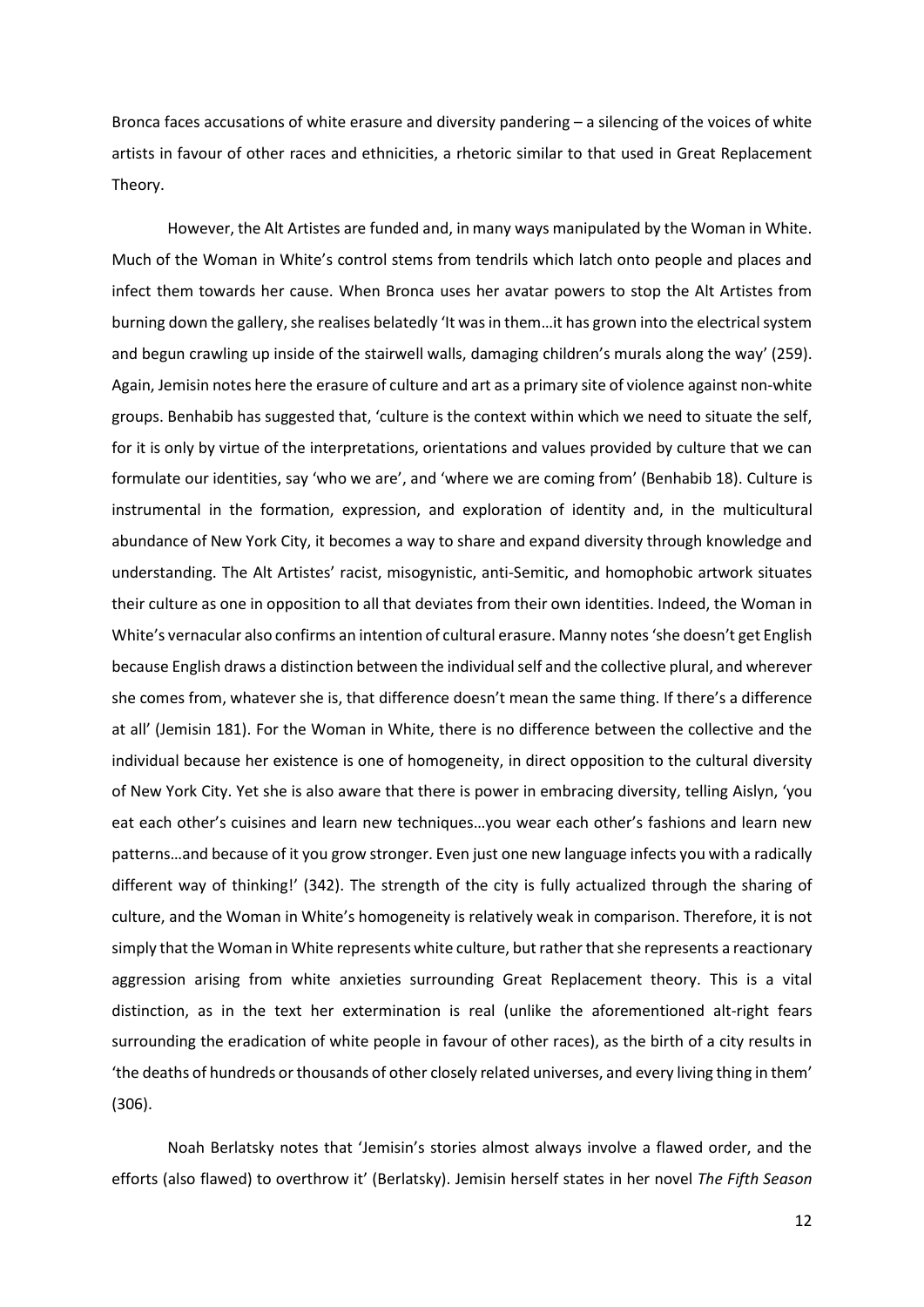that 'The goal is survival, and sometimes survival requires change' (Jemisin ch.11). The avatars in *The City We Became* also ascribe to this belief; although they struggle with their complicity in the destruction of other universes, they accept that 'many things die so something else can live' (Jemisin 308). Although it could therefore be argued that the Woman in White's assault on New York City is survivalist if not altruistic (saving millions of other universes), her position is corrupted by her drive for homogeneity. She has already destroyed other cities as they were being born, and her continued racist rhetoric and targeted co-option of white bodies suggests that she is the ethereal manifestation of a white supremacist culture which seeks to remove anything non-homogenous to its own existence. When her true form is revealed as the city of R'lyeh – the mysterious Lovecraftian home of Cthulhu, it becomes clear just how dangerous this white supremacist culture is, lurking in 'the empty spaces where nightmares dare not tread' (391).

The success of Lovecraft's legacy in spite of his prevalent racism has been discussed and debated by writers, fans and academics alike.<sup>2</sup> David Simmons argues that Lovecraft's 'racially prejudiced comments belie a deeper and considerably more multifaceted engagement with concepts of the non-Western *Other*, a stance that is attracted to that which it is simultaneously repulsed by' (Simmons). Lovecraftian racism is abject at its root – entailing some amalgamation of desire and repulsion of otherness. However, Simmons fails to note that many of those races present in America during Lovecraft's writing were not *non-Western* but generationally established American citizens. Lovecraft's America, while not as diverse and multicultural as today, nevertheless contained a multiplicity of races and ethnicities among its citizens. The otherness which Lovecraft reviles is not geographically orientated, but intrinsically connected to race. This is demonstrated in his letters, when he writes to Clark Aston Smith that his story 'The Horror at Red Hook' was inspired by 'the gangs of young loafers & herds of evil-looking foreigners that one sees everywhere in New York' (Lovecraft 27). Indeed, Houellebecq argues that Lovecraft's two-year residence in New York City transformed his racism into the 'brutal hatred of a trapped animal who is forced to share his cage with other different and frightening creatures' (Houellebecq 106). Again, it is Lovecraft's own racial insecurities and WASP white supremacy which influence his perception of the Other as a frightening being.

However, it is his abject distain of the multiculturalism of New York City, in particular, which Jemisin interrogates within *The City We Became*. When the Alt Artistes show Bronca a painting which insidiously begins to overwhelm their own dimension, it is based on Lovecraft's own perceptions:

Took me a minute, but I get it now. 'Dangerous Mental Machines,' hah…That was Lovecraft's fun little label for folks in Chinatown – sorry, 'Asiatic filth.' He was willing to concede that they might be as intelligent as white people because they knew how

 $2$  It is not my intention to add to this discourse, but simply state its relevance in relation to Jemisin's work.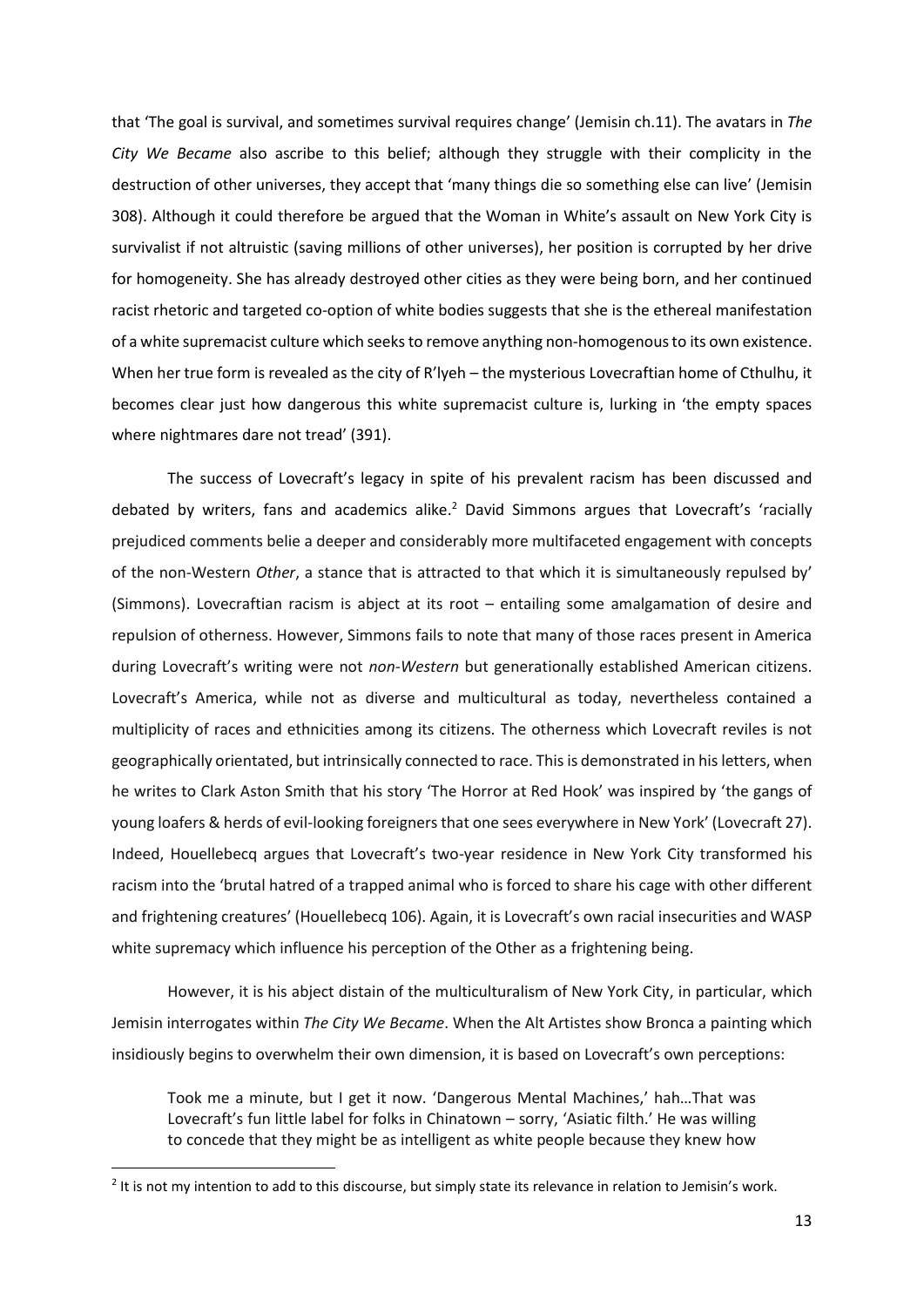to make a buck. But he didn't think they had souls…this shows you New York *as he saw it*, the chickenshit little fuck, walking down the street and imagining that every other human he met *wasn't* human. So, gentlemen, again, what part of 'we don't do bigotry' do you not understand? (Jemisin148-149)

While Lovecraft's racism is overt, Jemisin specifically identifies his loathing of the diversity of New York City in her critique. More importantly Bronca, as the eldest of the boroughs and the one endowed with the history of the city, is the avatar who rejects his interpretations. While 'we don't do bigotry' refers to the gallery staff, it also more importantly is a rejection by New York City itself, from an avatar who runs a non-profit devoted to the cultural protection of multiracial expression.

Furthermore, Jemisin's appropriation of Lovecraft's R'lyeh as a homogenous, interdimensional enemy bent on the destruction of New York City's ethnic diversity is a direct response to critics' intentional disregard of his racist rhetoric. The tendrils which overrun the city are invisible except to those who are directly affected by their negative actions. The avatars see how the tendrils are transferred from person to person, whether intentional or unintentional, and how they spread the infection. The Woman in White states that these 'guide-lines…encourage preexisting inclinations, and channel the energies…into more compatible wavelengths' (333). Only those who are already inclined to racial bias are affected, and these tendrils become a notable marker of a much larger racial problem, albeit only visible by the avatars themselves. This is a direct reflection of contemporary American issues: despite the rise of the BLM movement in the wake of the deaths of Eric Garner, Trayvon Martin, Ahmad Aubery, Breonna Taylor and George Floyd<sup>3</sup>, government officials repeatedly stated there is no systematic racism within the American system (Beggin). Yet, much like the avatars, the people who do recognise the system have begun to fight back through protests, and sometimes violence. As Jemisin puts it 'I think our society right now is enduring change in a painful and bloody way that is not necessarily a war' (Berlatsky). The avatars of *The City We Became* are also not seeking out a war, but engaged in a similar battle to protect their freedoms and gain their equality against a destructive white force. It is also interesting to note that R'lyeh is where Cthulhu resides sleeping, a mythological monster-god noted in 'The Call of Cthulhu' as a constant source of all mankind's subconscious anxieties. The only avatar who feels these anxieties is Aislyn and, despite her conflicts about the racial prejudice of her own family upbringing, she eventually joins R'lyeh as a follower.

As stated earlier, Jemisin imbues her novels with a complexity that transcends simplistic binaries, and the resolutions to her stories are often equally as intricate as their subject matter. Despite the primary avatar being awoken by the remaining four and Veneza, Bronca's friend and avatar for New Jersey (as Bronca puts it, 'a city that's in spitting distance…*might as well be New York*.

<sup>&</sup>lt;sup>3</sup> I have chosen here to only list the most media prominent of cases. There are, sadly, many more.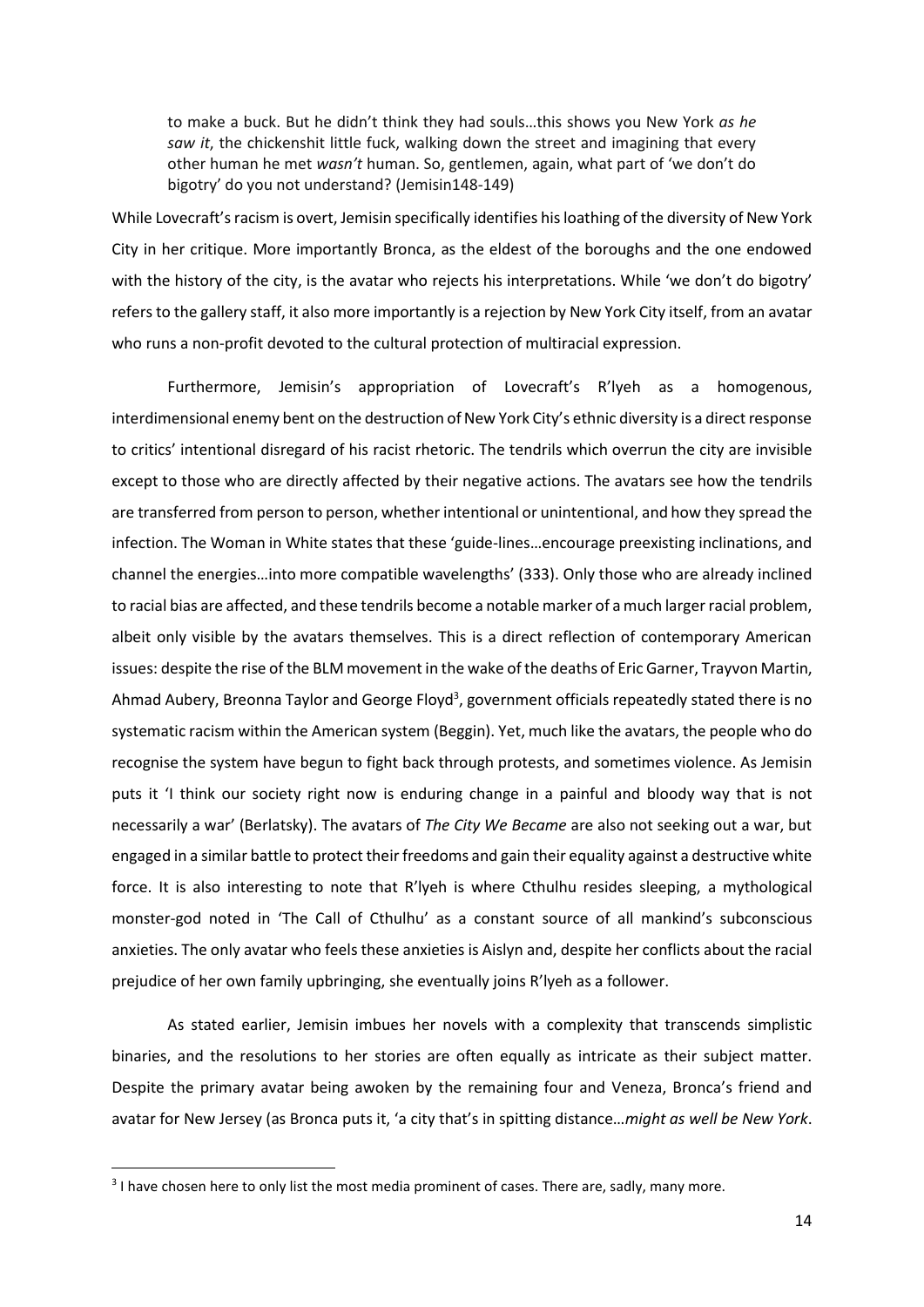Right?) (Jemisin 426), R'lyeh retains her foothold on Staten Island, remaining a shadow over the borough. The threat posed by white anxieties about multiculturalism therefore becomes distanced, but never quite removed from the city. Furthermore, despite the warning that the avatar boroughs would be consumed by the primary avatar, the awakening of New York City contradicts this, and still retains representatives for each individual borough. While these resolutions are not concrete in their finality, neither are they unsatisfactory. Indeed, his final act reaffirms the thesis of Jemisin's novel: New York City *is* New York City because of its multiculturalism – too expansive in its diversity to ever really have its locus portrayed through one type of identity.

There is a reason Jemisin has become the only author in history to win three concurrent Hugo Awards for Best Novel, why *The City We Became* won the 2020 BSFA Award, and why a plethora of accolades consistently follow her publications. The astuteness of her engagement with contemporary socio-political issues through the sci-fi genre, and her seemingly effortless engagement with character diversity continue to create novels which enlighten, inform, and challenge preconceived notions of what accessible and inclusionary speculative fiction can achieve. Furthermore, her ability to defy binary conflict-and-resolution dynamics produces stories which interrogate real-world issues. As Bronca states 'reality isn't binary' (165). The universes created by Jemisin are as complex and multifaceted as our own, and *The City We Became* transcends genre to become a reflection of contemporary American existence; a narrative of cities living and dying through the cultural anxieties and triumphs of their people. Jemisin demonstrates, through incisive discourse and engaging prose, that the complexities of the 'ethics of quantum colonialism' are not so different to our own (147).

## Works Cited

Arreola, Daniel D. "Urban Ethnic Landscape Identity." *Geographical Review*, vol. 85, no. 4, Oct. 1995,

pp. 518–534, www.jstor.org/stable/215923, 10.2307/215923. Accessed 16 June 2019.

Baudrillard, Jean. "Utopia Achieved: "How Can Anyone Be European?"." *International Journal of Baudrillard Studies*, vol. 3, no. 2, 2006,

www2.ubishops.ca/baudrillardstudies/vol3\_2/jb\_utopia.htm. Accessed 27 Apr. 2019.

Beggin, Riley. "Trump Officials Say There Is No Systemic Racism Problem in Law Enforcement." *Vox*, 7 June 2020, www.vox.com/2020/6/7/21283207/barr-wolf-carson-trump-officials-nosystemic-racism-in-law-enforcement. Accessed 29 June 2020.

Benhabib, Jess. "The Role of Financial Development in Growth and Investment." *Journal of Economic* 

15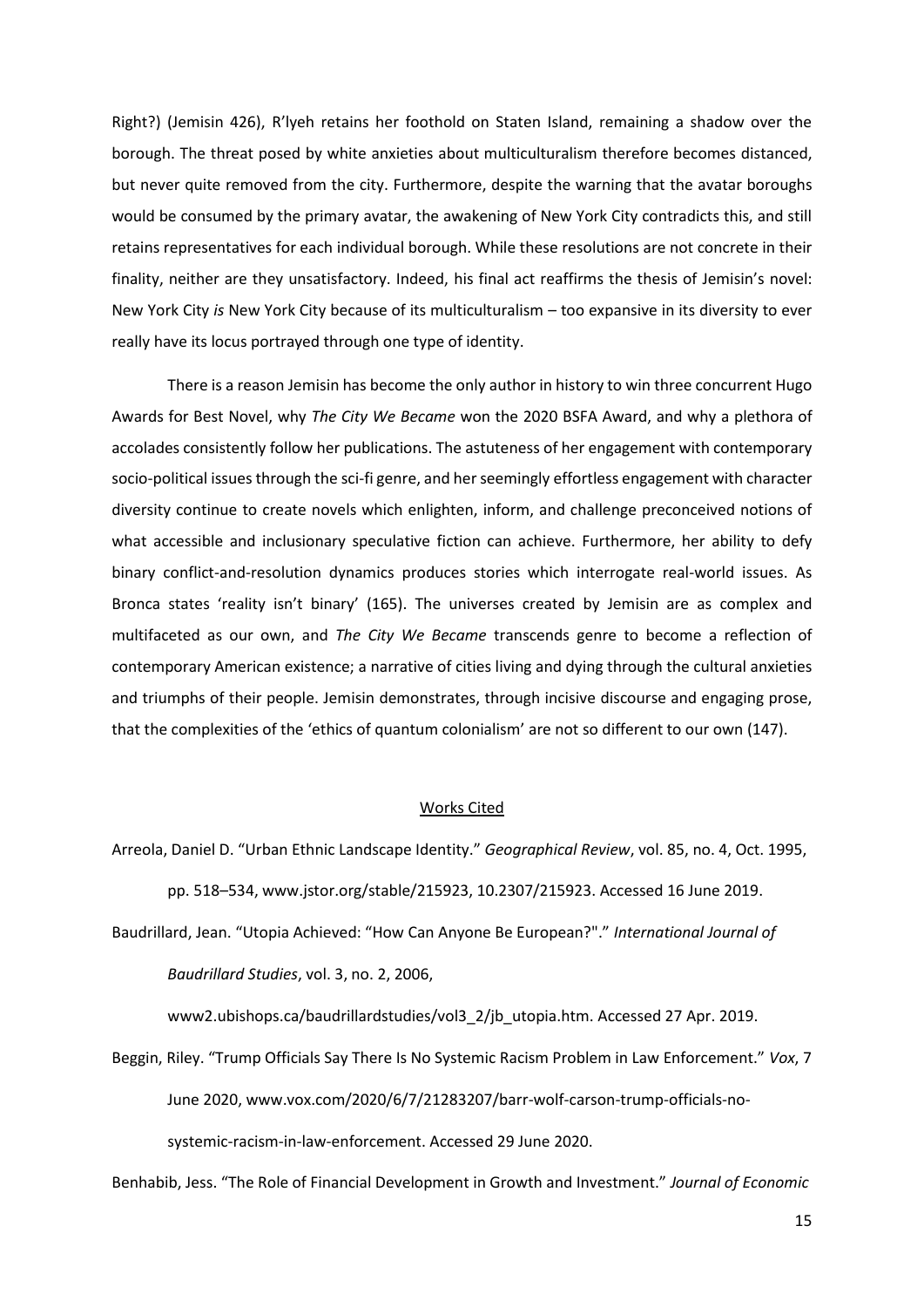*Growth*, vol. 5, no. 4, 2000, pp. 341–360,

link.springer.com/article/10.1023/A%3A1026599402490, 10.1023/a:1026599402490. Accessed 28 June 2020.

- Berlatsky, Noah. "NK Jemisin: The Fantasy Writer Upending the 'Racist and Sexist Status Quo.'" *The Guardian*, 27 July 2015, www.theguardian.com/books/2015/jul/27/nk-jemisin-interviewfantasy-science-fiction-writing-racism-sexism. Accessed 29 June 2020.
- "Christopher Park." *NYC LGBT Historic Sites Project*, www.nyclgbtsites.org/site/christopher-park/. Accessed 29 June 2020.

Emma Lazarus. "The New Colossus." *Poetry Foundation*, 1883,

www.poetryfoundation.org/poems/46550/the-new-colossus. Accessed 29 June 2020.

Foner, Nancy. "Immigration History and the Remaking of New York." *New York and Amsterdam : Immigration and the New Urban Landscape*, by Nancy Foner, New York, N.Y. ; London, New York University Press, 2014.

Hauck, Richard Boyd. *A Cheerful Nihilism*. London, Indiana University Press, 1971.

Helmreich, William B. *The New York Nobody Knows : Walking 6,000 Miles in the City*. Princeton, Princeton University Press, 2015.

Houellebecq, Michel, et al. *H.P. Lovecraft : Against the World, Against Life*. London, Gollancz, 2008.

Huntington, Samuel P. *Who Are We? : The Challenges to America's Identity*. New York, Simon & Schuster, 2004.

Jemisin, N K. *The City We Became*. London, Orbit, 2020.

Jemisin, NK. *The Fifth Season*. ebook ed., London, Hatchette, 2015.

- Jha, Sandhya R. *Pre-Post-Racial America : Spiritual Stories from the Front Lines*. St. Louis, Missouri, Chalice Press, 2015.
- Kashiwagi, Sydney. "Forgotten Borough No More: Borelli Moves Forward with Plan to Revive Island Secession from New York City." *Silive*, 8 Nov. 2019,

www.silive.com/news/2019/11/forgotten-borough-no-more-borelli-moves-forward-with-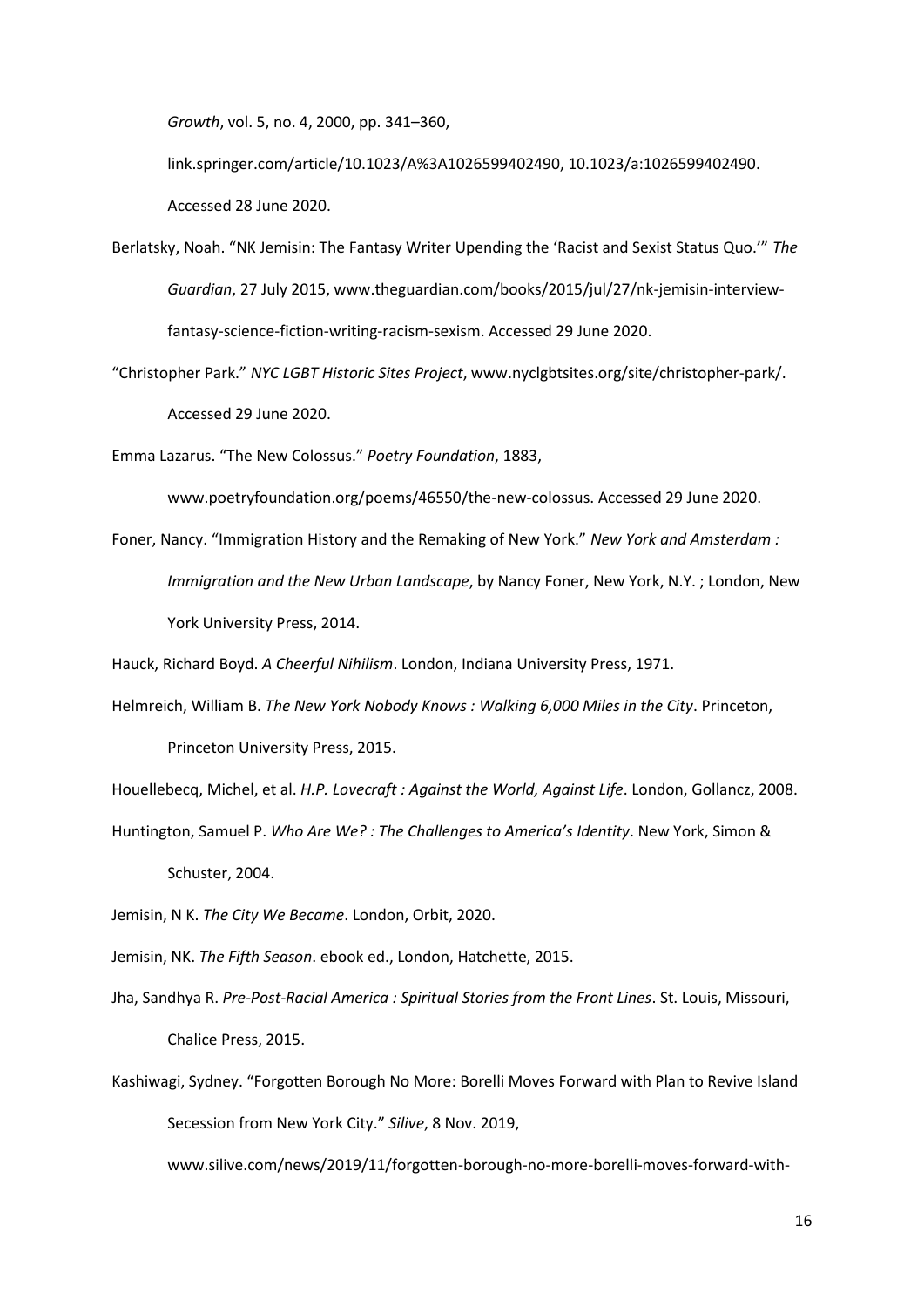plan-to-revive-island-secession-from-new-york-city.html. Accessed 28 June 2020.

- Lovecraft, HP. "Selected Letters, Vol II." *More Annotated H.P. Lovecraft*, by Peter Cannon, New York, Dell Trade, 1999.
- M Annette Jaimes, and Theresa Halsey. "American Indian Women at the Center of Indigenous Resistance in Contemporary North America." *The State of Native America : Genocide, Colonization, and Resistance*, edited by M Annette Jaimes, Boston, South End Press, 1992.
- MacKellar, Landis. "La République Islamique de France? A Review Essay." *Population and Development Review*, vol. 42, no. 2, 2016, pp. 368–375, www.jstor.com/stable/44015644. Accessed 29 June 2020.
- Marcotte, Amanda. "Donald Trump's 'White Genocide' Rhetoric: A Dangerous Escalation of Racism." *Salon*, 27 Aug. 2018, www.salon.com/2018/08/27/donald-trumps-white-genocide-rhetorica-dangerous-escalation-of-racism/. Accessed 29 June 2020.
- Moses, A. Dirk. "'White Genocide' and the Ethics of Public Analysis." *Journal of Genocide Research*, vol. 21, no. 2, 29 Mar. 2019, pp. 201–213, 10.1080/14623528.2019.1599493. Accessed 24 Oct. 2019.

Renaud Camus. *Abécédaire de l'In-Nocence*. Neuilly-Sur-Seine, Reinharc, 2010.

Schwartzburg, Rosa. "The 'white Replacement Theory' Motivates Alt-Right Killers the World over | Rosa Schwartzburg." *The Guardian*, 5 Aug. 2019, www.theguardian.com/commentisfree/2019/aug/05/great-replacement-theory-alt-rightkillers-el-paso. Accessed 29 June 2020.

Simmons, David. "'A Certain Resemblance': Abject Hybridity in H.P. Lovecraft's Short Fiction." *New Critical Essays on H.P. Lovecraft*, by David Simmons, Palgrave Macmillan Us, 2013.

Spivack, Caroline. "New Yorkers Want to Defund the Police. They're Getting 5 'Black Lives Matter' Murals Instead." *Curbed NY*, 10 June 2020, ny.curbed.com/2020/6/10/21285201/new-yorkcity-black-lives-matter-murals-defund-police-nypd. Accessed 29 June 2020.

Thompson Fullilove, Mindy, et al. "Promoting Collective Recovery Through Organizational